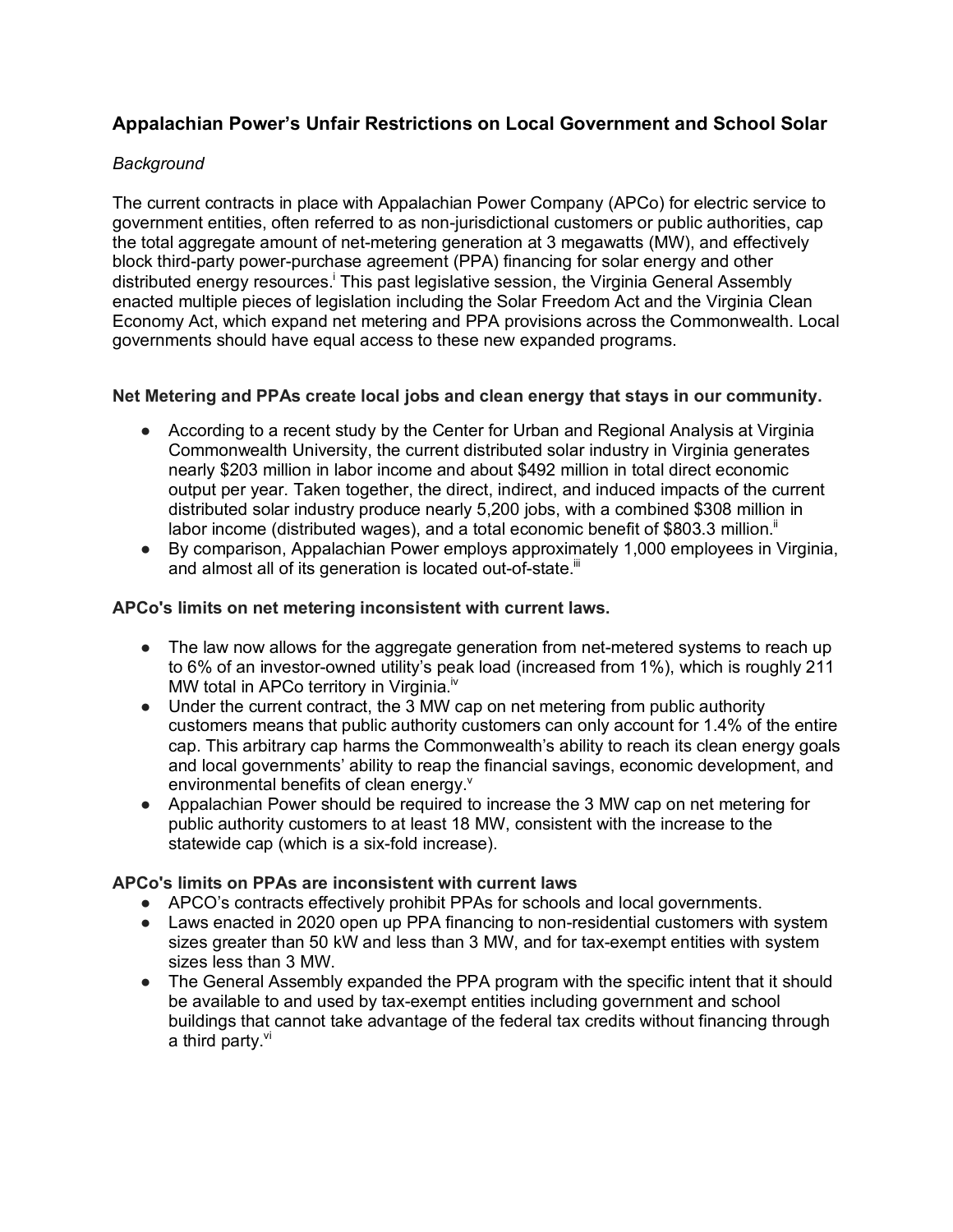# **APCo Green Tariff is a more costly and insufficient option resulting in little local benefits.**

- APCo offers Renewable Energy Credit purchase programs called a "Green Tariff" or 100% clean energy tariff option, and markets this program as an alternative to having building owners install solar on their own property.
- APCo's green tariff program costs more for building owners than it would cost to install their own projects through a PPA.
- The program uses renewable energy from out-of-state facilities, meaning that Virginia loses out on the key benefits of local solar jobs and economic development.

## **APCo's limitations on local governments are more restrictive than Dominion Energy's.**

- Schools in APCo territory account for only 22 kW of solar, while solar installed at schools in Dominion Energy and other electric cooperatives accounts for 20,192 kW.
- Installed solar capacity has grown 10x since 2017, with 90% of that growth financed with PPAs.

#### **APCo cannot demonstrate with data that allowing at least 18 MW of net metered solar and PPAs of solar has more costs than benefits.**

- Appalachian Power's reported claim that it must raise rates on other customers if the net metering cap is increased for public authority customers ignores the myriad benefits of solar and the fact that net metering systems reduce the overall costs for the utility.
- Customer-owned solar does not cause unfair cost-shifting especially at the low-level of penetration in Virginia.
- Rooftop solar has been shown to save all ratepayers (and the utility) money, while providing economic and environmental benefits for everyone.<sup>vii</sup>
- New laws enacted this year require a study of the costs and benefits of net metering to evaluate the costs and benefits. After the study, the Commission will establish an appropriate rate schedule to compensate customer generators if the study deems that changes are needed to the current net metering system.

#### **Solar on schools and government building locks in long term, predictable energy rates at a lower rate.**

- APCo overcharged ratepayers by \$7 million in 2018 according to the SCC,
- APCo continues to raise rates on its customers, as evidenced by its application to increase rates filed in March, regardless of the resources that are used to generate electricity.<sup>viii</sup>
- Solar has the potential to decrease the total amount of taxpayer dollars that goes to paying for the electricity bills in government-owned buildings while creating more Virginia-based jobs and economic benefits, instead of paying a utility that has nearly all of its generation out of state.

1

i Net metering is the policy that makes compensation for solar electricity production possible, allowing a customer to offset your electric bill with that production. Read more at

https://www.solarunitedneighbors.org/learn-the-issues/net-metering/. A PPA is a financial arrangement in which a third-party developer owns, operates, and maintains the solar system, and a host customer agrees to site the system on its property and purchases the system's electric output from the solar services provider for a predetermined period. Read more at: https://www.epa.gov/greenpower/solarpower-purchase-agreements